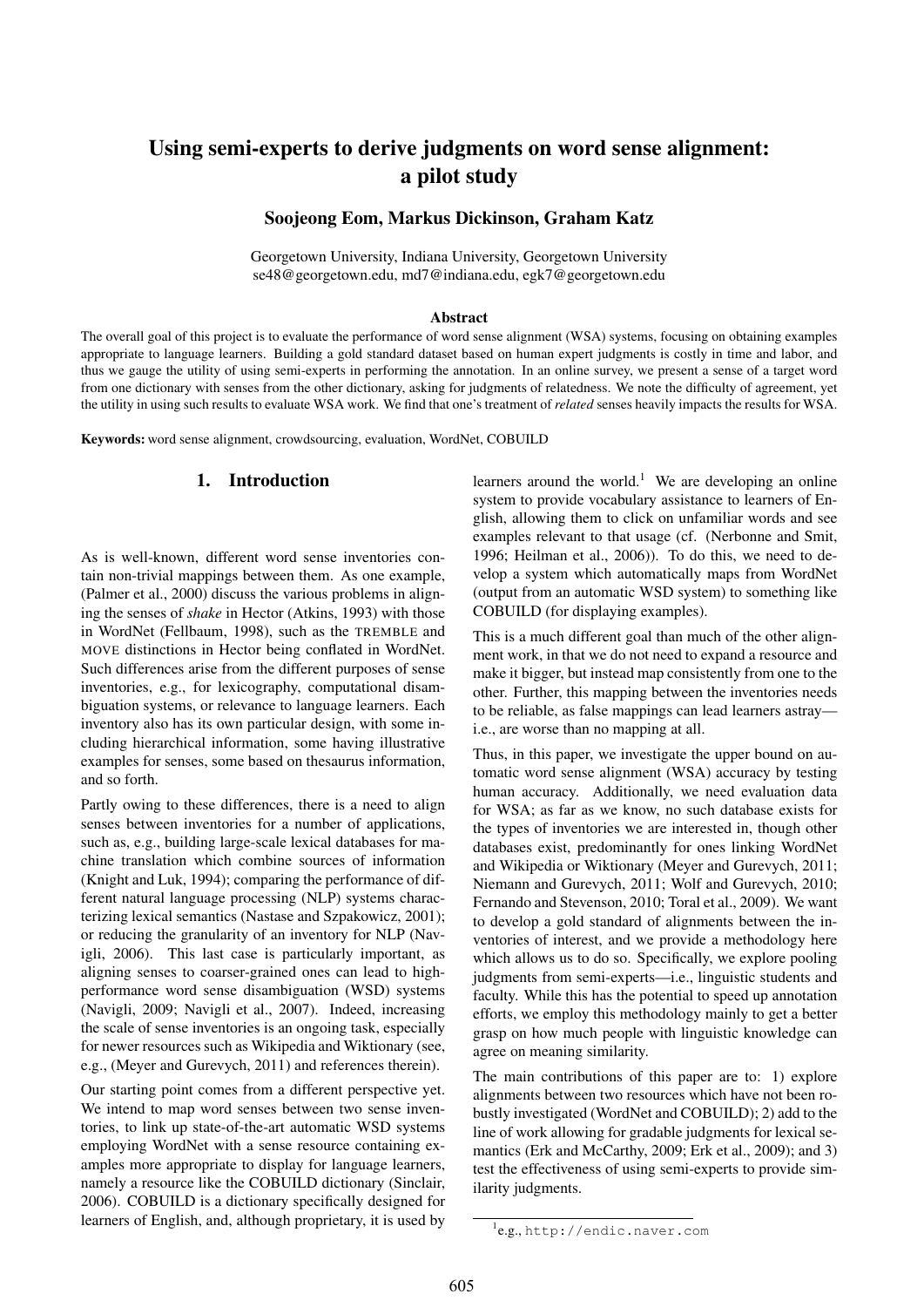# 2. Related work

Our work is intended to be useful for word sense alignment (WSA), so we first review some of that literature, focusing on which inventories are aligned and what evaluation data is used (see also (Meyer and Gurevych, 2011) for a good overview of WSA work). To start with, (Ide and Véronis, 1990) combine dictionaries (the Collins English Dictionary (CED) and Oxford Advanced Learner's Dictionary (OALD)) to create a comprehensive knowledge base. (Knight and Luk, 1994) construct a large-scale knowledge base for machine translation by merging existing resources (WordNet and the Longman Dictionary Of Contemporary English (LDOCE)). (Kwong, 1998) is similar, but incorporates Roget's Thesaurus and further organizes the resource. In some of these cases and others (Ruiz-Casado et al., 2005; Nastase and Szpakowicz, 2001), the evaluation seems to have been done by manual evaluation by a single annotator (or was not specified). Much recent work has focused on having multiple annotators perform this task, to better gauge levels of agreement (Meyer and Gurevych, 2011; Niemann and Gurevych, 2011; Navigli and Ponzetto, 2010; Navigli, 2006).

To take one recent example, (Meyer and Gurevych, 2011) align between WordNet and Wiktionary, following a long line of work on mapping between WordNet and either Wikipedia or Wiktionary (e.g., (Navigli and Ponzetto, 2010; Ruiz-Casado et al., 2005; Toral et al., 2009)). Interestingly, they ask for judgments on 2,423 sense pairs about whether the senses have the same meaning or a different meaning. Our approach, on the other hand, allows for some graded notion of meaning, i.e., a *related meaning* category. This is in line with what (Meyer and Gurevych, 2011) note in their error analysis about mis-alignment, where one often wants to link senses with related meanings: "Future work could distinguish between sense alignments sharing the same meaning and sharing a highly related meaning."

Turning from word sense alignment, similar in spirit to our work is work comparing judgments on word senses across different contexts. Prominently, (Erk and McCarthy, 2009; Erk et al., 2009) explore graded word sense judgments, i.e., allowing annotators to select the degree of similarity for a word sense on a given task, not just restricting the task to selecting a single sense.

(Erk et al., 2009), for instance, performed two experiments. In the first, WSsim (Word Sense Similarity), they asked annotators to read sentences and, for *every* WordNet sense, assign a similarity score, between 1 (*completely different*) and 5 (*identical*). This allows annotators to grade all senses, instead of making a binary choice for each sense or even selecting a single sense. In the second experiment, Usim (Usage Similarity), annotators were given pairs of sentences and ask to rank how similar in meaning the two usages of a given word were (using the same 5-point scale). What they found was that "[t]he annotators made use of the full spectrum of ratings."

Our experiment is similar in spirit and design with the USim, in that we ask annotators to compare two potentially distinct usages (in our case, dictionary defintions) and rate how similar they are. Because we use non-expert annotators, we switch to a 3-point scale; similar to (Erk et al., 2009), we also offer an option of not being able to decide.

## 3. Methodology

### 3.1. Pooling semi-experts

Developing a gold standard with expert annotators can be costly. An alternative for annotation for various NLP tasks is to collect non-expert annotations, i.e., crowdsourcing (Madnani et al., 2011; Wang et al., 2009; Snow et al., 2008), but the task of assigning sense mappings may be beyond the ability of most non-experts, even with training. We therefore pursue the strategy of collecting judgments from *semi-experts*, namely (computational) linguistics faculty and students at our universities (Muhonen and Purtonen, 2011). By surveying linguistics faculty and graduate students to align word senses, we thus target people who have at least a basic knowledge of semantics. We incur no costs, as participants are volunteers, and we thereby also mitigate the crowdsourcing problem of obtaining noisy answers (Laws et al., 2011), while at the same time being able to gather a number of annotators for a given sense. $<sup>2</sup>$ </sup>

One limitation is the smaller potential pool of respondents than with crowdsourcing, more strictly limiting the amount of data that can be gathered. As an experiment into how resources align, however, the method is straightforward. One can use this methodology to develop a small data set, and/or to provide a platform for developing an experiment with crowdsourcing of non-experts or, in the other direction, to develop guidelines for expert annotators.

Our experiment sheds light on two questions: 1) How reliable are semi-experts at providing information pertinent to evaluating WSA systems? 2) How difficult is it to align WordNet and COBUILD? In both cases, we are interested in how much variability there is among respondents.

### 3.2. Word selection

We begin with basic words, relying on the Academic Word List (AWL). The AWL consists of 570 word families occurring most frequently over a range of academic texts, namely over 100 times in a 3.5 million word academic corpus.<sup>3</sup> These word families are indexed by a particular head word, e.g., *interpret* heads a list containing *interprets*, *interpreter*, *interpretation*, etc. Students who master the AWL thus greatly expand their vocabulary usage.

We select words with at least 3 WordNet (WN) senses, in order to obtain enough complexity to get a grasp on the general properties of alignment. We pick three types of words, representing a range of different COBUILD (CB) senses: 1) less senses than in WordNet; 2) (roughly) the same number of senses; and 3) more senses.<sup>4</sup> This gives us different

<sup>&</sup>lt;sup>2</sup>More annotators can of course reduce any idiosyncracies arising from one person's data; see, for example, the discussion in (Erk and McCarthy, 2009).

<sup>3</sup>http://www.victoria.ac.nz

<sup>4</sup>We only have one instance of this (*indicate.v*); in general, COBUILD is less fine-grained than WordNet.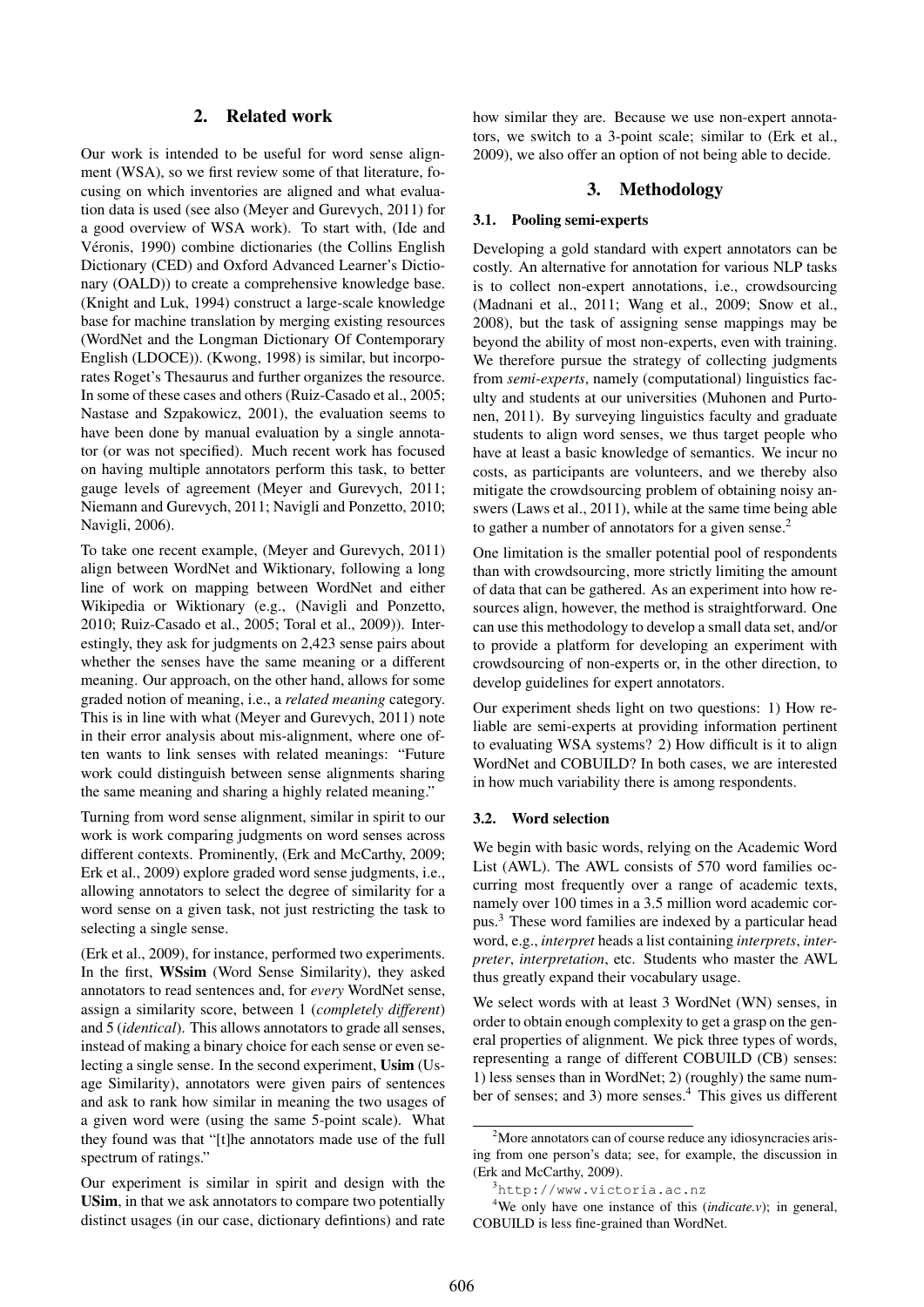degrees of alignment *skewedness*, increasing the chances of seeing both zero/null mappings (i.e., where a sense in one inventory maps to nothing in the other) and multiple mappings. Despite being a small set, this break-down to some extent allows us to get a handle on word alignment across a diverse set of cases (cf. (Meyer and Gurevych, 2011)), just as (Erk and McCarthy, 2009) use eight lemmas to evaluate graded word sense assignment.<sup>5</sup> The nine selected words are in Table 1. In total, there are 63 WordNet and 35 COBUILD senses, incorporating both nouns and verbs.

|                 | Word        |    | СB |
|-----------------|-------------|----|----|
| <b>Balanced</b> | area.n      | 6  | 6  |
|                 | indicate.v  | 5  | 6  |
|                 | policy.n    | 3  | 3  |
| Skewed          | community.n | 6  | 3  |
|                 | involve.y   |    | 5  |
|                 | job.n       | 12 |    |
|                 | process.v   | 6  | 2  |
|                 | require.v   |    | 2  |
|                 | section.n   | 14 | 3  |

Table 1: Words selected for our experiment, including number of senses in each inventory

## 3.3. Survey design

Taking the 63 WordNet senses, the study consists of seven individual surveys with nine multiple-choice questions each. Each question is a WordNet sense, and the nine different words are distributed across the surveys. The question choices consist of all the COBUILD senses of a word (with examples), as in Figure 1. Each question includes examples of the sense; adding examples to the definition helps participants to more readily understand the sense. As shown, there are four options for each choice: *same meaning*, *related meaning*, *no relation*, and *unable to determine*. The last category is important, as it allows us to see how often participants had extreme difficulty in making a decision; such cases are the ones which would likely be the ones most in need of explicit guidelines.

We considered subdividing *related meaning* into specific cases, such as hyponymy, but kept it simple, to reduce cognitive load. Furthermore, we also considered not including *related meaning* at all, so as to better model a yes/no judgment task; however, this seemed not to match our own intuitions about the nature of the alignments, namely that they may be gradable (Erk and McCarthy, 2009; Erk et al., 2009) or may contain non-exact similarities (Meyer and Gurevych, 2011).

We use the WordNet sense as the question and the COBUILD senses as choices since we are ultimately interested in working in this direction, i.e., from a WordNetbased WSD system to COBUILD examples. However, alignments derived from the surveys can in principle work in either direction. In addition, presenting senses in a dictionary format (i.e. as definitions) is based on the purpose of the current study, in which we try to map sense definitions between dictionaries.

The final question of every survey is a question about participant confidence for all questions, using a Likert scale, as shown in Figure 2. In addition to the *unable to determine* cateogry, this helps us determine annotator ability and reliability for semi-experts.<sup>6</sup>

The surveys were administered to Linguistics faculty and students in the Departments of Linguistics and related fields at Georgetown University and Indiana University. Volunteers completed and anonymously submitted the surveys online. The surveys were administered via a free web service.<sup>7</sup> While this makes implementing such experiments feasible for researches in almost any context, there are distinct limitations, such as no being able to track the same user across different surveys.

# 4. Evaluation

Before delving into detailed evaluation, we can look at an example set of responses, as in Table 2. This is for the first WordNet sense (W1) of the noun *section*, which has 3 possible corresponding COBUILD senses. Sense 2 (C2) is a favorite, but C1 is also likely; C3 is divided, leaning towards not related.

This variability is typical of the responses, as we can see in Figure 3, where we sum the counts for each type of response for each word. We can also see the differing numbers of annotators in this graph, with *job.n*, for example, receiving more responses than *policy.n* in our experiment. For a word like *job.n*, the number of responses for *no relation* predominate, but for *community.n*, there are more *related meaning* instances. Most notably, as with the study in (Erk et al., 2009), respondents are clearly using not just the extreme categories (same/different), but are making great use of the *related meaning* category. Indeed, in total, *no relation* was the most popular answer (866 responses), followed closely by *related meaning* (828) and then *same meaning* (472); *Unable to determine* (146) was the least popular choice, but still accounted for 6.3% of the responses.

Turning to how well respondents agreed on their answers, when we calculate Fleiss' kappa to test interannotator agreement, we obtain a value of 0.18; according to (Landis and Koch, 1977), this is only "slight" agreement. This lack of agreement is not surprising if we look at participants' confidence in Table 3. Around 50% of WordNet senses result in confidence scores of 3 or below.

Part of the difficulty seems to lie in the fact that within each inventory, senses are related in complicated ways, sometimes causing confusion for annotators in mapping between them. For *community.n*, for example, the three COBUILD senses are:

<sup>&</sup>lt;sup>5</sup>In the future, one can ensure selection across further criteria, including the so-called *Unique Beginner* of a word and location within the WordNet taxonomy (Niemann and Gurevych, 2011).

 ${}^{6}$ Based on user feedback, for future surveys, we are placing a confidence rating directly after each question.

<sup>7</sup>http://www.surveymonkey.com/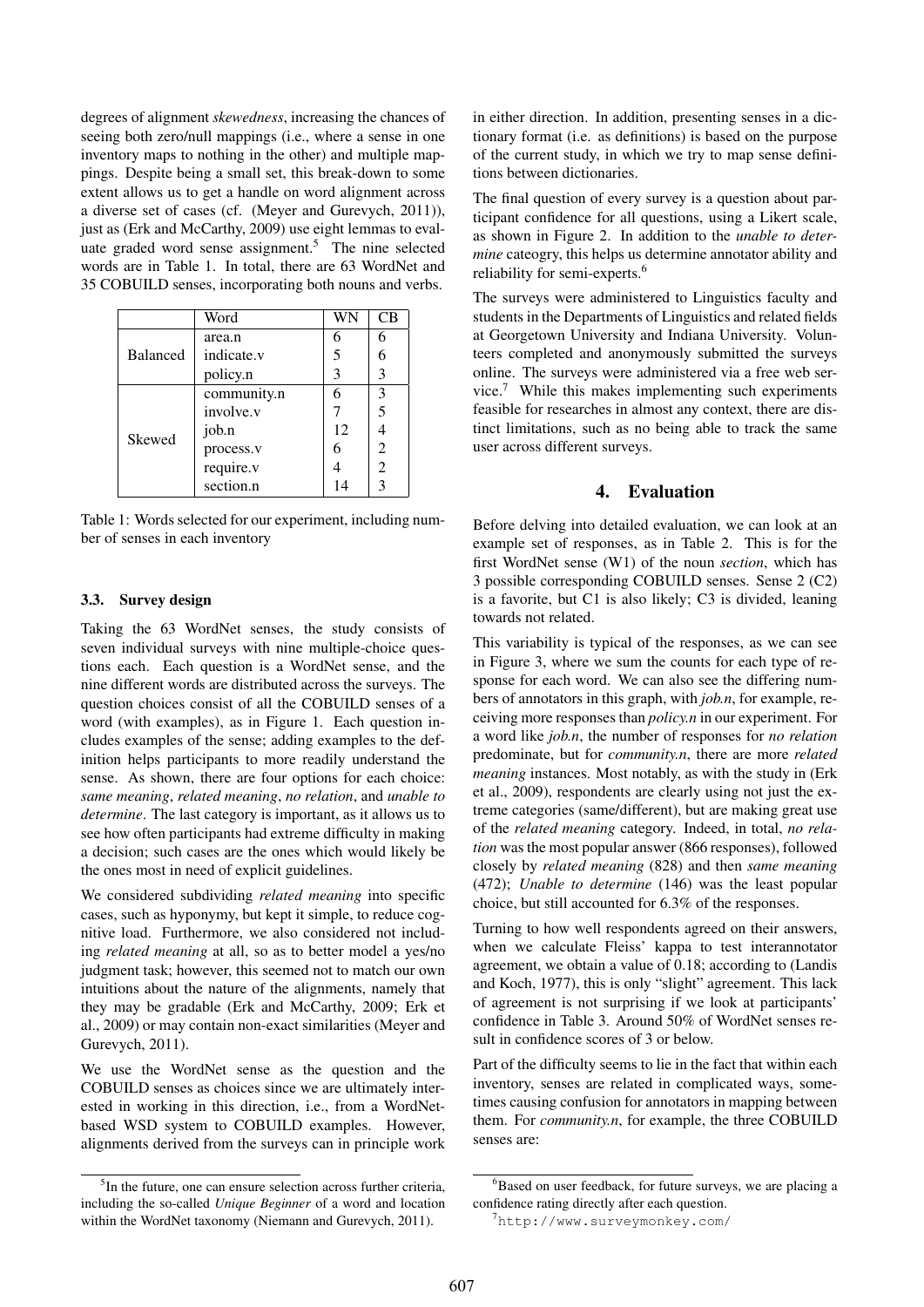#### Q3. indicate (v) : to state or express briefly ("He indicated his wishes in a letter")

|                                                                                                                                                                                                | <b>Your Answer</b>                     |
|------------------------------------------------------------------------------------------------------------------------------------------------------------------------------------------------|----------------------------------------|
| 1. If one thing indicates another, the first thing shows that the second is true or exists ("A survey of retired people has indicated that most are independent and enjoying life")            |                                        |
| 2. If you indicate an opinion, an intention, or a fact, you mention it in an indirect way ("U.S. authorities have not yet indicated their monetary policy plans")                              | Same meaning<br><b>Related meaning</b> |
| 3. If you indicate something to someone, you show them where it is, especially by pointing to it ("He indicated a chair. 'Sit down."")                                                         | Unable to determine<br>No relation     |
| 4. If one thing indicates something else, it is a sign of that thing ("Dreams can help indicate your true feelings")                                                                           |                                        |
| 5. If a technical instrument indicates something, it shows a measurement or reading ("The temperature gauge indicated that it was boiling")                                                    |                                        |
| 6. When drivers indicate, they make lights flash on one side of their vehicle to show that they are going to turn in that direction ("He told us when to indicate and when to change<br>("gear |                                        |

### Figure 1: An example of a question and choices for one sense of *indicate.v*

#### 10. (optional) On a scale of 1-5 (1=not at all confident, 5=very confident), how confident are you in your answers to this survey?

| .<br>$\overline{\phantom{a}}$ | . .                    |                  | . .         | -                |                  |
|-------------------------------|------------------------|------------------|-------------|------------------|------------------|
|                               | 1 not at all confident | 2 less confident | 3 confident | 4 more confident | 5 very confident |
| Q <sub>1</sub>                |                        |                  |             |                  |                  |
| Q2                            |                        |                  |             |                  |                  |
| Q3                            |                        |                  |             |                  |                  |
| Q <sub>4</sub>                |                        |                  |             |                  |                  |
| Q <sub>5</sub>                |                        |                  |             |                  |                  |
| Q6                            |                        |                  |             |                  |                  |
| Q7                            |                        |                  |             |                  |                  |
| Q8                            |                        |                  |             |                  |                  |
| Q9                            |                        |                  |             |                  |                  |
|                               |                        |                  |             |                  |                  |

#### Figure 2: Confidence Scale

| section (n) : a self-contained part of | Same          | Related      | Unable to   | No relation |
|----------------------------------------|---------------|--------------|-------------|-------------|
| a larger composition                   | meaning       | meaning      | determine   |             |
| 1. A section of something is one of    | $38.5\%$ (5)  | 53.8% $(7)$  | $7.7\%$ (1) | $0.0\%$ (0) |
| the parts into which it is divided     |               |              |             |             |
| 2. A section of an official document   | $76.9\%$ (10) | $15.4\%$ (2) | $0.0\%$ (0) | $7.7\%$ (1) |
| is one of the parts into which it is   |               |              |             |             |
| divided                                |               |              |             |             |
| 3. A section is a diagram of some-     | $0.0\%$ (0)   | $38.5\%$ (5) | $7.7\%$ (1) | 53.8\% (7)  |
| thing such as a building               |               |              |             |             |

Table 2: Response Analysis for one WordNet sense of *section.n*

| $(1')$ 1 | 0.97 | $\overline{a}$ |  |
|----------|------|----------------|--|

Table 3: Average number of responses for each point on the confidence scale  $(1=not$  confident,  $5 =$  very confident)

- 1. The community is all the people who live in a particular area or place.
- 2. A particular community is a group of people who are similar in some way.
- 3. Community is friendship between different people or groups, and a sense of having something in common.

When asked to align the WordNet sense of *common ownership*, then, this property can cut across all three defintions, as it seems to be describing a different way at looking at *community* completely.

Given the lack of agreement, an immediate question is: can we use these results to evaluate WSA systems? And if so, how? One answer is that the results should be used as weighted scores. That is, when evaluating measures such as precision and recall, instead of counting C2, for example, as a totally correct alignment for W1 of *section.n* (cf. Table 2), it counts as .769 of a correct alignment. One can see (Madnani et al., 2011) for such a proposal using binary crowdsourced data, and (Erk and McCarthy, 2009) for different measurements related to graded word senses.

An alternative is to seek whether we can obtain higher confidence in the way that the classes are used. To address this, we adjust our calculations by removing the *unable to determine* cases and combining *same* and *related* meanings. This reflects the fact that we may want to group them together for particular alignment uses; this gives a kappa of 0.24 ("fair" agreement). Again, the low agreement is not terribly surprising, given the low confidence reported ear-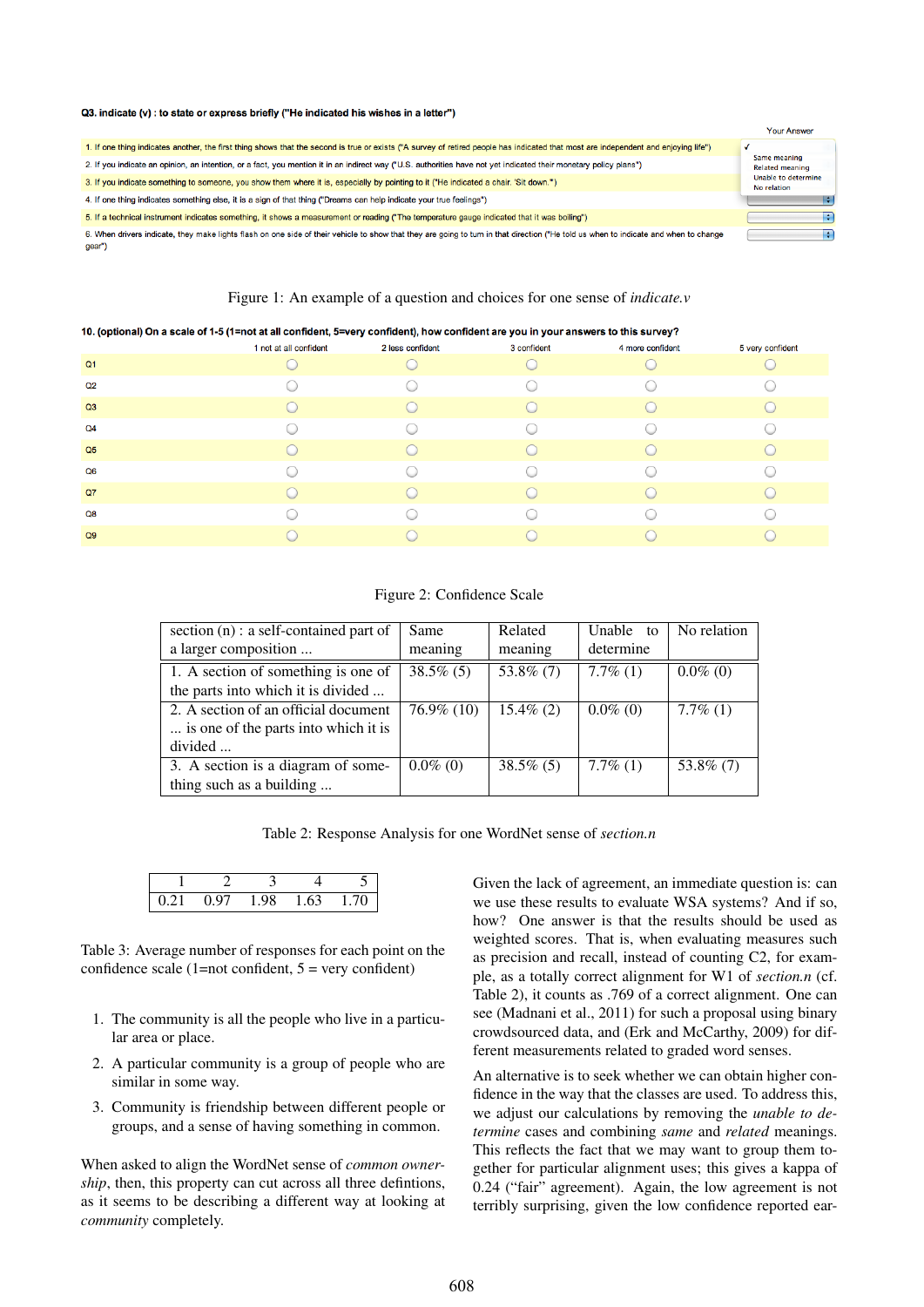

Figure 3: Number of times each answer was used for every word

lier, and it can indicate at least two things: 1) the task was not clear, or 2) these particular sense inventories are difficult to align. In the future, one may want to explore developing further guidelines, balancing this with the fact that volunteers are being used.

### 4.1. Converting responses to scores

We convert the responses into scores for evaluation, in order to quantify to what extent—according to the various annotators—the senses from the two inventories express the same meaning. Specifically, we assign a weight of 1 for *same meaning*, -1 for *no relation*, and 0 for *unable to determine*; thus, higher scores indicate a greater degree of "sameness."<sup>8</sup> For *related meaning*, we test different weights  $(\alpha)$ —1, 0.5, and 0—reflecting differing degrees of their contribution towards a correct alignment. For example, for the W1-C1 mapping in table 2, we obtain: 12  $(= 5+7*1+0), 8.5 (= 5+7*0.5+0),$  and  $5 (= 5+7*0+0),$ respectively.

Participants were not required to complete all surveys, so the number of responses per survey is different. thus, we normalize the scores by the number of respondents: in this case, with  $\alpha = 0.5$ , the score for W1-C1 is  $\frac{8.5}{13} = 0.65$ . For example, normalized scores for *involve.v* are in Table 4.

## 4.2. Evaluating a basic WSA system

A simple word sense alignment system consists of running a basic WordNet-based WSD classifier on the COBUILD example sentences and averaging the scores, in order to find the best WordNet sense for a given COBUILD sense. Because we are interested in mapping from WordNet to a single-best COBUILD sense (see section 1.), we use these scores to take the most likely COBUILD sense for each

|                | C1       | C <sub>2</sub> | C <sub>3</sub> | C <sub>4</sub> | C <sub>5</sub> |
|----------------|----------|----------------|----------------|----------------|----------------|
| W1             | 0.083    | 0.5            | 0.333          | 0.083          | 0.25           |
| W <sub>2</sub> | $-0.063$ | 0.75           | 0.688          | 0.5            | 0.125          |
| W <sub>3</sub> |          | $-0.143$       | $-0.286$       | $-0.143$       | $-0.429$       |
| W4             | 0.611    | $-0.111$       | $-0.444$       | $-0.056$       | $-0.389$       |
| W <sub>5</sub> | 0.893    | 0.679          | 0.25           | 0.357          | $-0.071$       |
| W6             | $-0.455$ | 0.227          | 0.227          | 0.409          | $-0.318$       |
| W7             | $-0.571$ | $-0.143$       | 0.286          | $-0.214$       | $\Omega$       |

Table 4: Scores for *involve.v* ( $\alpha = 0.5$ )

WordNet sense (i.e., a 1-to-n mapping from WordNet to COBUILD). One could explore more robust alignment algorithms or take all senses above a given threshold to allow for many-to-many mappings, but this gives us a good starting point for testing evaluation data under the conditions we are interested in. We implement this by running SenseRelate::AllWords (SR::AW) (Pedersen and Kolhatkar, 2009) on the COBUILD sentences.

Using our scores, we perform two ways of counting different cases as correct alignments, namely counting: 1) all positive scores (unshaded cells of Table 4); or 2) only the top positive score for each WordNet sense (i.e., the highest score reading across a row). We could explore a graded notion of what counts as correct to calculate precision and recall (Erk and McCarthy, 2009), but we use our WSD system as a categorical one, returning *yes* or *no* for each alignment link. Thus, for present purposes, we convert our gold standard to categorical decisions; obviously, it can also be used for non-categorical evaluation. After defining a set of correct alignments, we calculate precision and recall of alignments in the usual way. The results are in Table 5, where we also report the number of senses which do not align to the other inventory.

For example, the system outputs (W1,C1), (W2,C2), (W3,C3), (W4,C5), (W5,C1), (W6,C2), (W7,C4) for *involve.v*. If all positive scores are correct alignments, the correct matches (for  $\alpha = 0.5$ ) are (W1,C1), (W2,C2),

 $8$ One could also use normalized judgment scores as in (Erk and McCarthy, 2009). In our context, this means: *same*=2, *related*=1, *none*=0, and normalized score =  $\frac{score}{2}$ . Instead of ranging from -1 to 1, it ranges from 0 to 1, but shares the same basic intuition, especially for when  $\alpha = 0$ , putting *related meaning* exactly halfway between the others.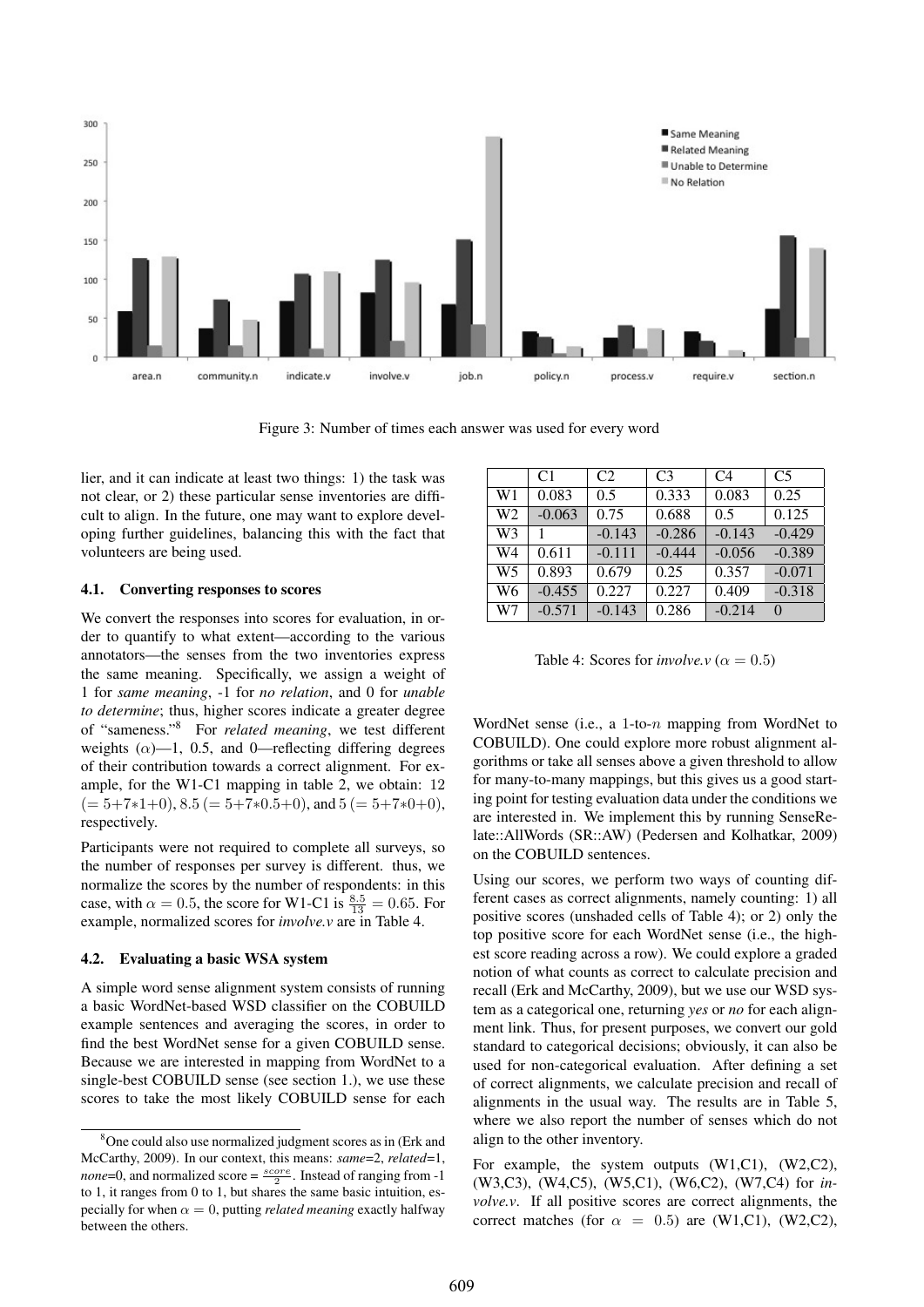|             |    | $\alpha=1$       |      | $\alpha = 0.5$ |      | $\alpha = 0$ |      |
|-------------|----|------------------|------|----------------|------|--------------|------|
|             |    | AP               | TP   | AP             | TP   | AP           | TP   |
| area.n      | P  | 0.67             | 0.33 | 0.33           | 0.33 | 0.17         | 0.17 |
|             | R  | 0.21             | 0.33 | 0.18           | 0.33 | 0.14         | 0.20 |
| community.n | P  | 0.83             | 0.50 | 0.67           | 0.50 | 0.67         | 0.50 |
|             | R  | 0.38             | 0.50 | 0.67           | 0.50 | 0.57         | 0.60 |
| indicate.v  | P  | 0.60             | 0.20 | 0.20           | 0.20 | 0.20         | 0.20 |
|             | R  | 0.16             | 0.25 | 0.09           | 0.25 | 0.14         | 0.25 |
| involve.v   | P  | 0.71             | 0.14 | 0.57           | 0.29 | 0.29         | 0.14 |
|             | R  | 0.20             | 0.14 | 0.21           | 0.29 | 0.18         | 0.17 |
| job.n       | P  | 0.42             | 0.25 | 0.33           | 0.17 | 0.17         | 0.08 |
|             | R  | 0.21             | 0.30 | 0.22           | 0.22 | 0.17         | 0.14 |
| policy.n    | P  | 1.00             | 0.67 | 1.00           | 0.67 | 1.00         | 0.67 |
|             | R  | 0.38             | 0.67 | 0.43           | 0.67 | 0.60         | 0.67 |
| process.n   | P  | 0.50             | 0.50 | 0.50           | 0.50 | 0.50         | 0.50 |
|             | R  | 0.43             | 0.50 | 0.43           | 0.50 | 0.60         | 0.60 |
| require.v   | P  | 1.00             | 0.75 | 1.00           | 0.75 | 0.75         | 0.75 |
|             | R  | 0.50             | 0.75 | 0.57           | 0.75 | 0.60         | 0.75 |
| section.n   | P  | 0.86             | 0.50 | 0.64           | 0.36 | 0.43         | 0.21 |
|             | R  | 0.57             | 0.50 | 0.56           | 0.42 | 0.55         | 0.38 |
| un-aligned  | WN | $\boldsymbol{4}$ | 5    | 8              | 8    | 19           | 19   |
| senses      | CB | 0                | 6    | 0              | 5    | 2            | 6    |

Table 5: Precision & recall of words using  $SR::AW$  (AP=all positives, TP=top positive), plus number of un-aligned senses

(W5,C1) and (W6,C2). Consequently, precision is  $\frac{4}{7}$  = 0.57 and recall  $\frac{4}{19} = 0.21$ .

With  $\alpha = 1$ , related senses are counted fully correct, meaning the system will match more, giving higher precision. Likewise,  $\alpha = 0$  gives fewer alignments, producing generally higher recall and more unalignment between the inventories.

These results do not indicate the best evaluation; they simply illustrate how the treatment of related senses affects the results. The all positive (AP),  $\alpha = 1$  evaluation, for instance, indicates how far off a system is from any correct answer, while, on the other side of the spectrum, the top positive (TP),  $\alpha = 0$  evaluation indicates how well the best senses are being found. To display sense-specific examples for learners, we will want evaluations across the spectrum to know how often learners will be presented with related examples, as opposed to exact matches.

# 5. Summary and Outlook

We have examined constructing a database of alignments of word senses between two sense inventories, specifically WordNet and COBUILD, by pooling the judgments of semi-experts. Using online surveys, we presented a sense of a target word from one dictionary with senses from the other dictionary, asking for judgments of relatedness. Specifically, we have shown: 1) It is difficult for semiexperts to agree upon correct alignments, showing that the task is difficult, and it would seem to be infeasible for, e.g., crowdsourcing of non-experts. 2) Despite this, such data can be used to gauge accuracy of WSA systems, depending upon how much *related meaning* one wishes to capture in the alignments.

Currently, we are obtaining more data from more surveys, focusing on words which are relevant to the system for reading assistance we are building. At the same time, we are investigating different ways to use the annotator judgments to evaluate WSA systems, building from work such as (Erk and McCarthy, 2009).

### Acknowledgments

We wish to thank the survey respondents for their help, as well as three anonymous reviewers for their feedback.

### 6. References

- Sue Atkins. 1993. Tools for computer-aided corpus lexicography: the hector proje ct. *Acta Linguistica Hungarica*, 41:5–72.
- Katrin Erk and Diana McCarthy. 2009. Graded word sense assignment. In *Proceedings of the 2009 Conference on Empirical Methods in Natural Language Processing*, pages 440–449, Singapore, August.
- Katrin Erk, Diana McCarthy, and Nicholas Gaylord. 2009. Investigations on word senses and word usages. In *Proceedings of the Joint Conference of the 47th Annual Meeting of the ACL and the 4th International Joint Conference on Natural Language Processing of the AFNLP*, pages 10–18, Suntec, Singapore, August.
- Christiane Fellbaum, editor. 1998. *WordNet: An Electronic Lexical Database*. The MIT Press, Cambridge, MA.
- Samuel Fernando and Mark Stevenson. 2010. Aligning wordnet synsets and wikipedia articles. In *Proceedings of the AAAI Workshop on Collaboratively-Built Knowledge Sources and Artificial Intelligence*, pages 48–50, Athens, GA.